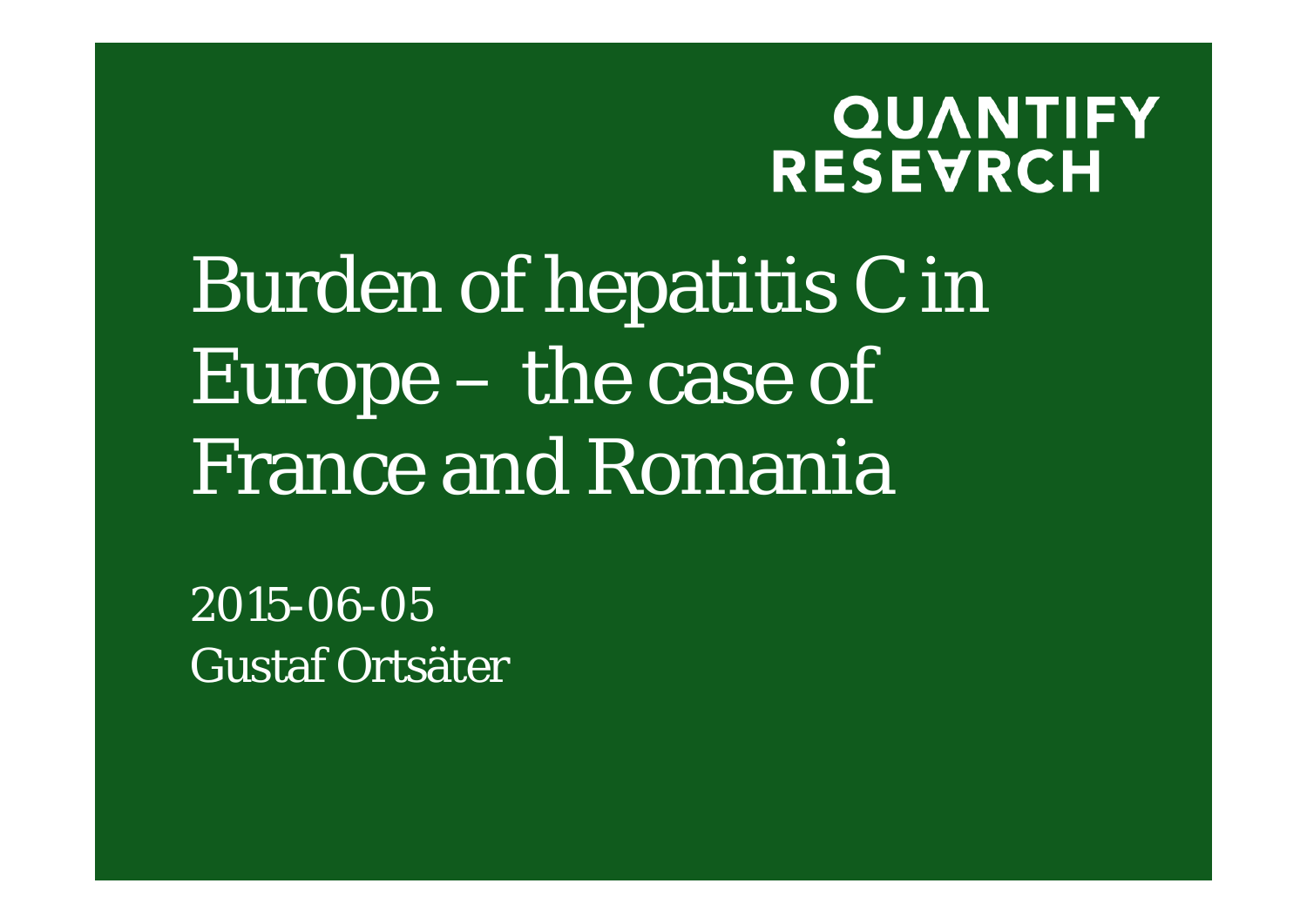*The hepatitis C landscape is changing rapidly.*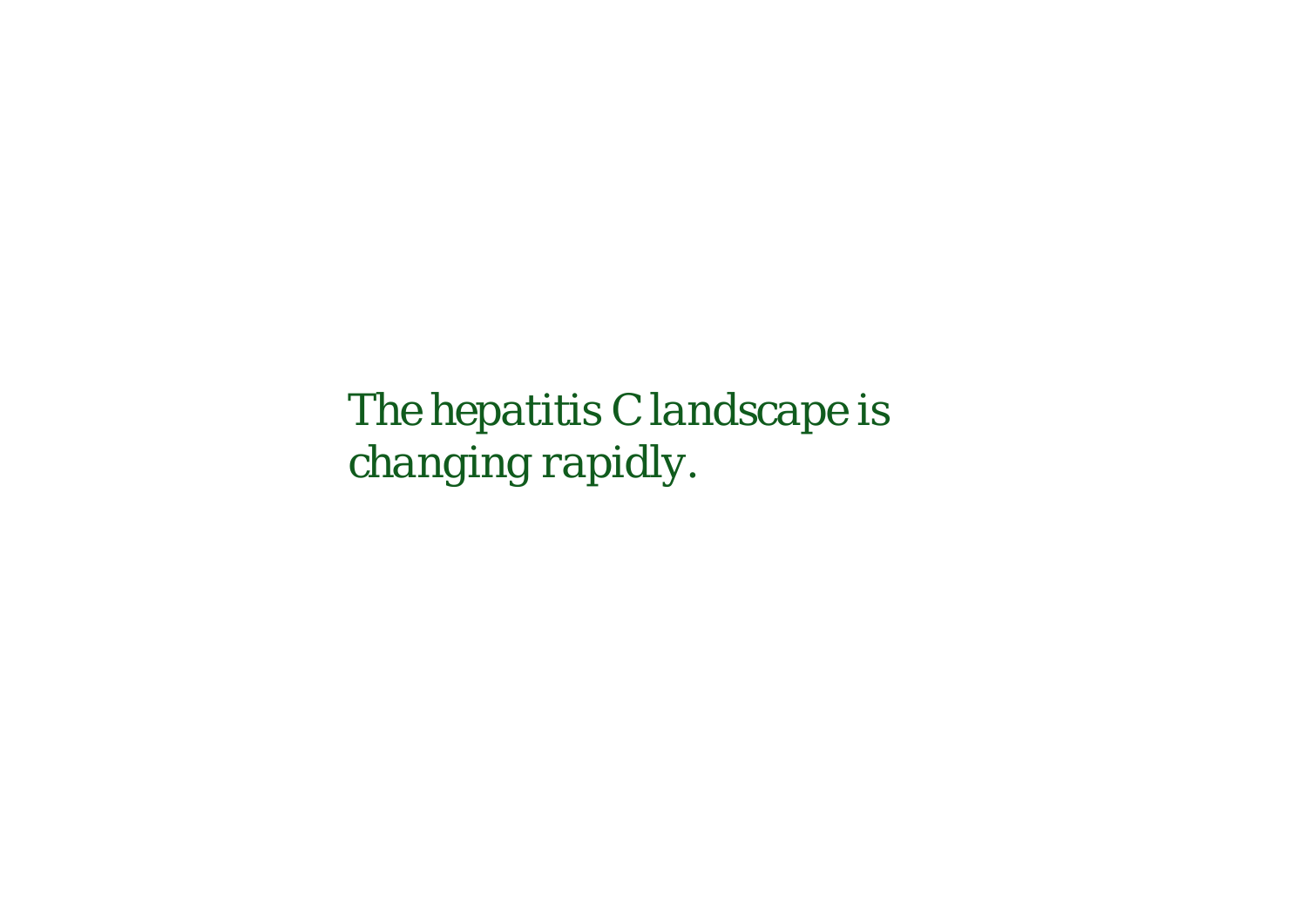*What does the future hold?*

*How do policy decisions affect the future?*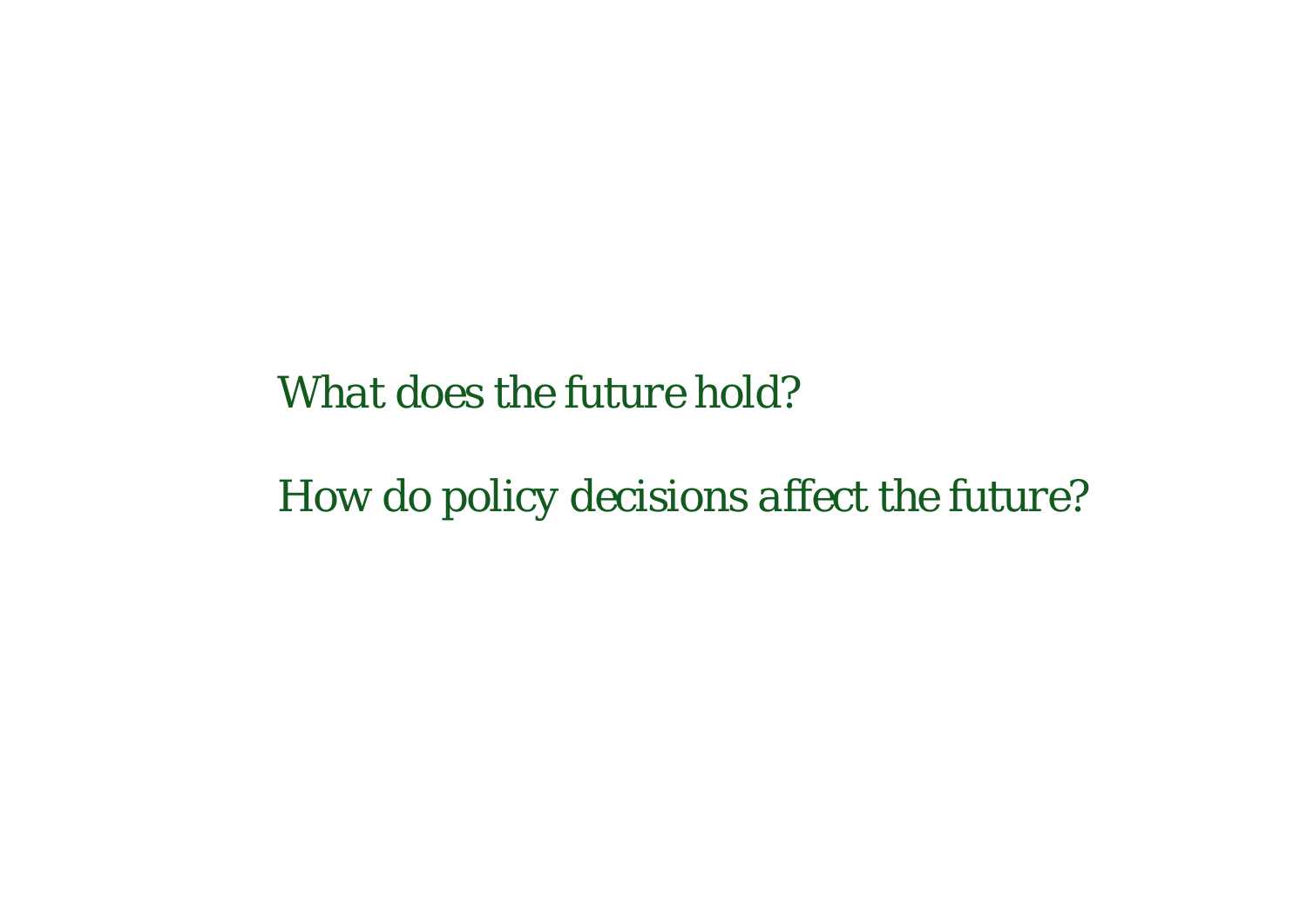# **Objectives**

*Burden* encompasses both clinical outcomes, such as quality of life and mortality, and economical ones

- 1. Describe the current burden of hepatitis C in Europe
- 2. Assess the impact of increased treatment

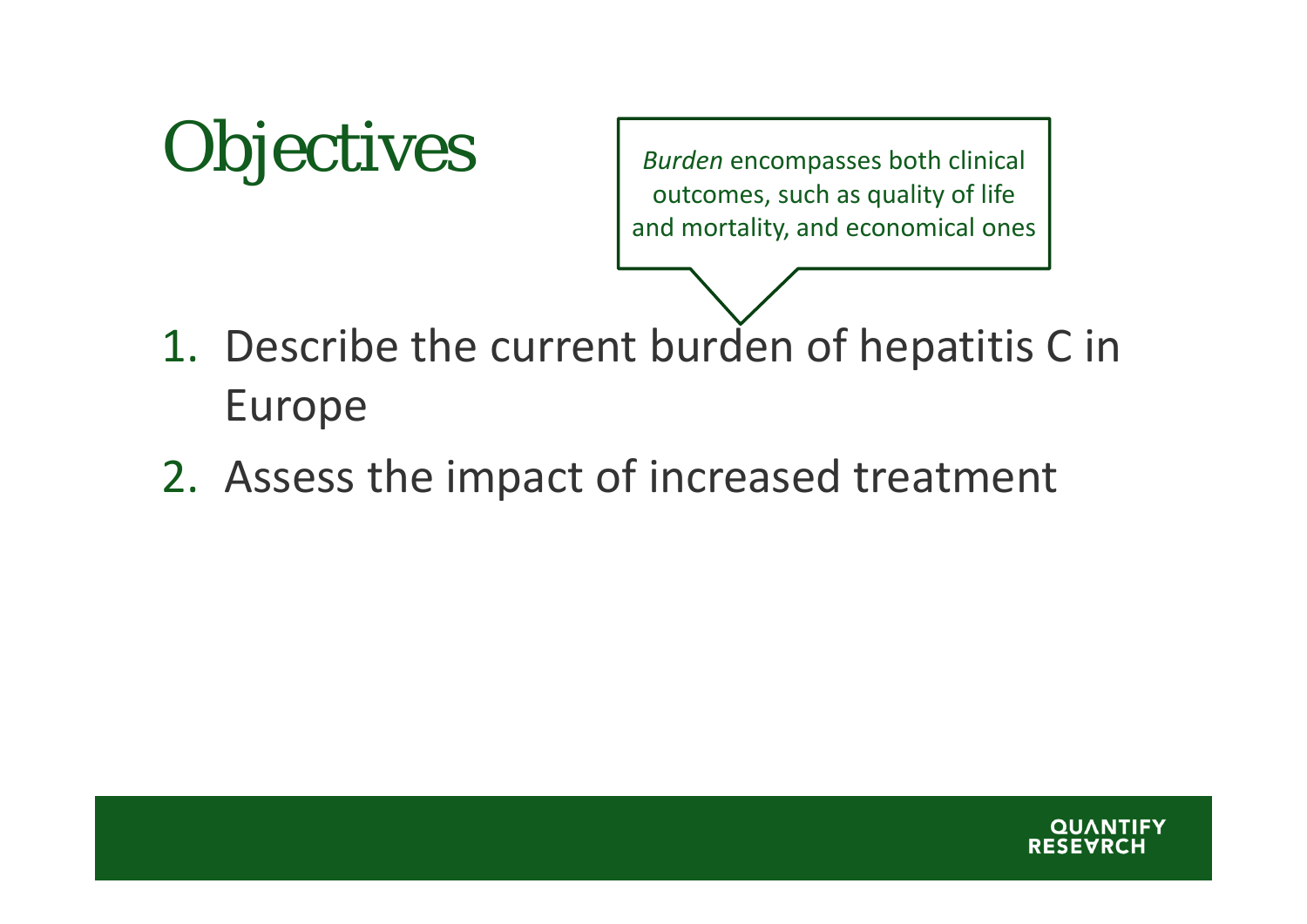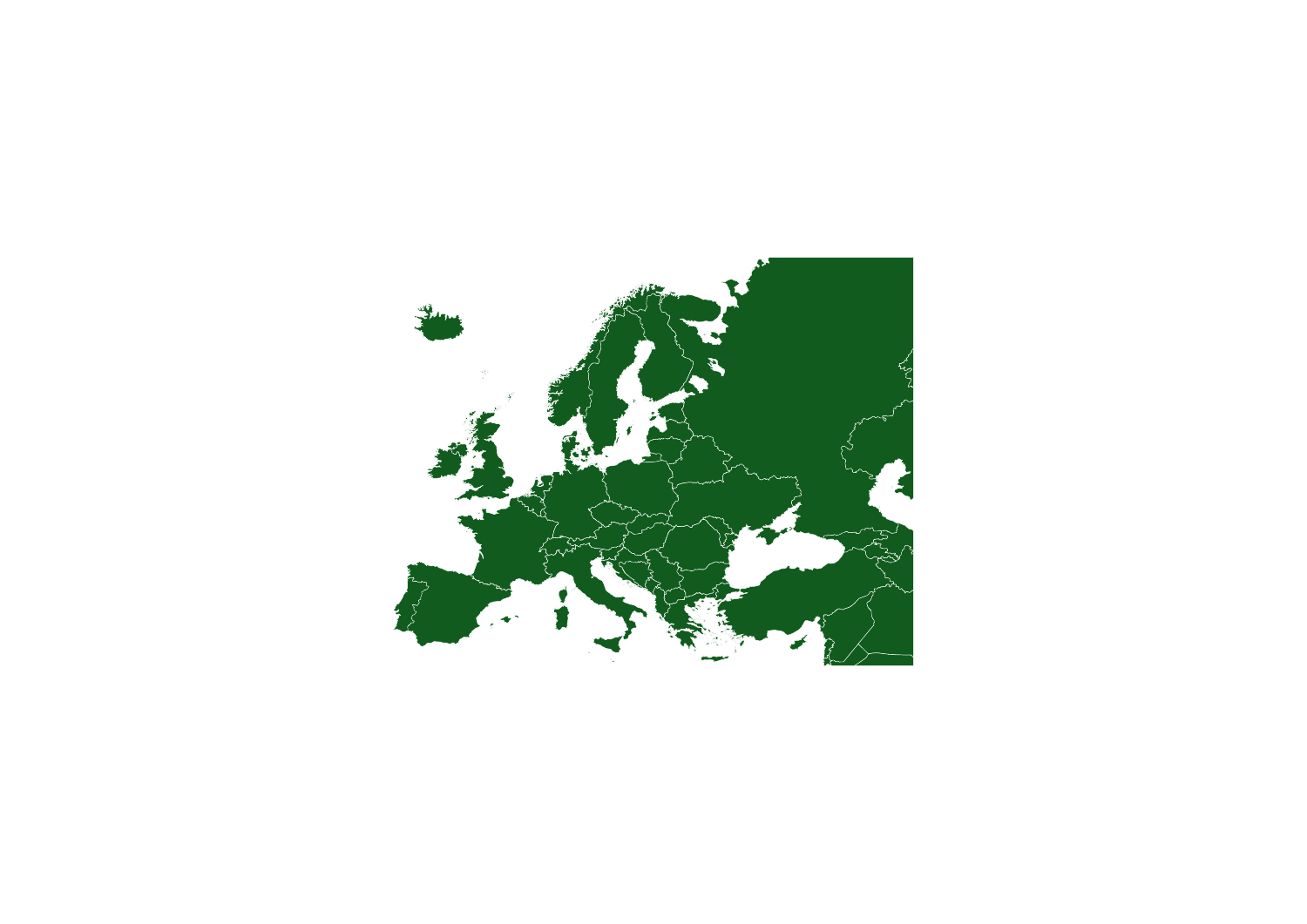## The model



**QUANTIFY RESEVRCH**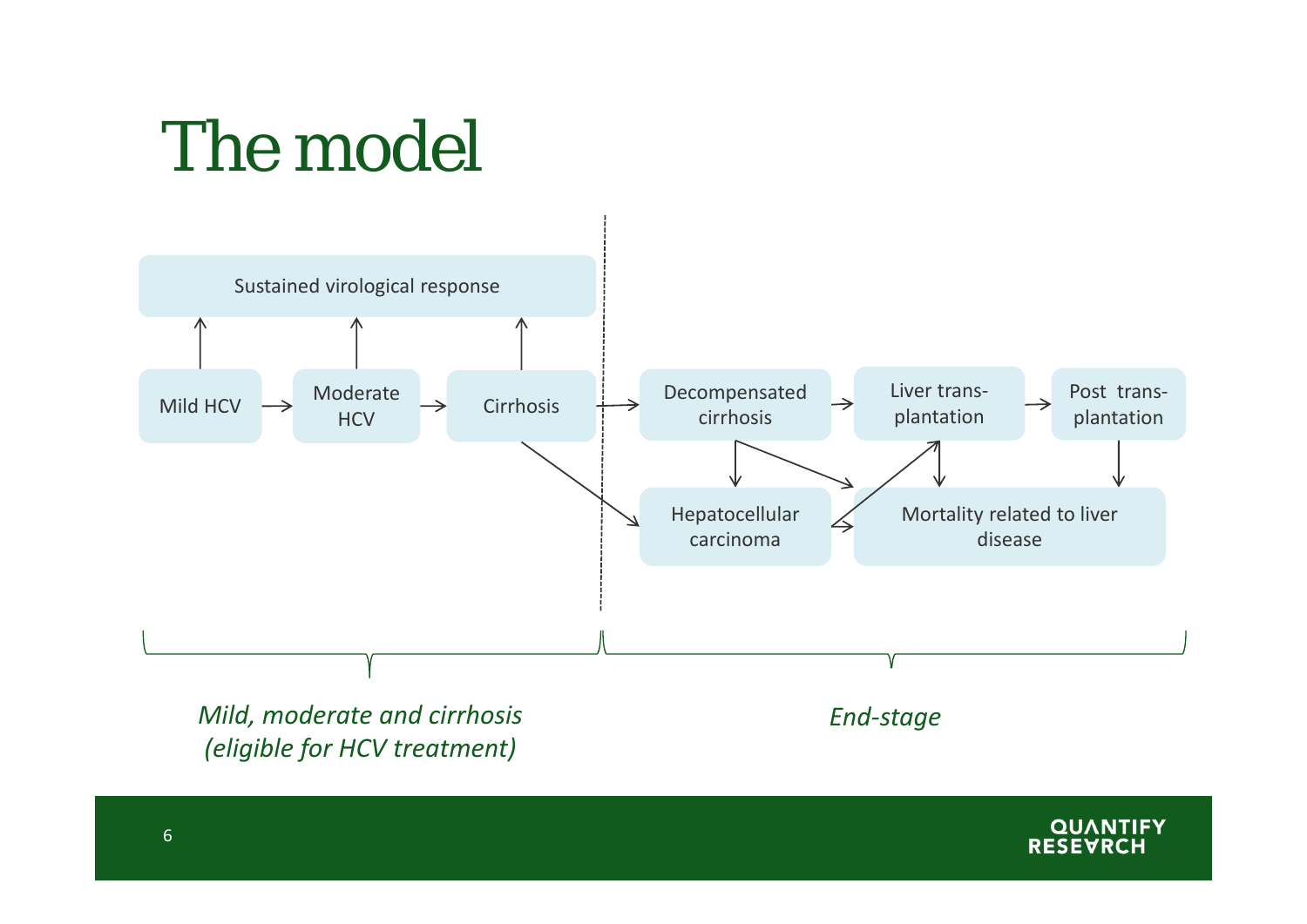# Analyses conducted

- **The Second** ■ Scenario A
	- $\circ$  Patients are treated with current standard of care\* and treatment levels are kept constant throughout the model
- $\overline{\phantom{a}}$ ■ Scenario B
	- o Patients are treated with current standard of care\* but treatment levels are increased between 2014 and 2018 after which treatment levels are returned to current levels
- $\mathcal{L}_{\mathcal{A}}$ ■ Scenario C
	- o Patients are treated with drugs of increased efficacy and treatment levels are increased between 2014 and 2018 after which treatment levels are returned to current levels

\*Peg‐interferon + ribavirin + protease inhibitor in genotype 1 and Peg-interferon + ribavirin in other genotypesin France (average SVR ~57%). Peg-interferon and ribavirin in all genotypes in Romania (average SVR ~33%).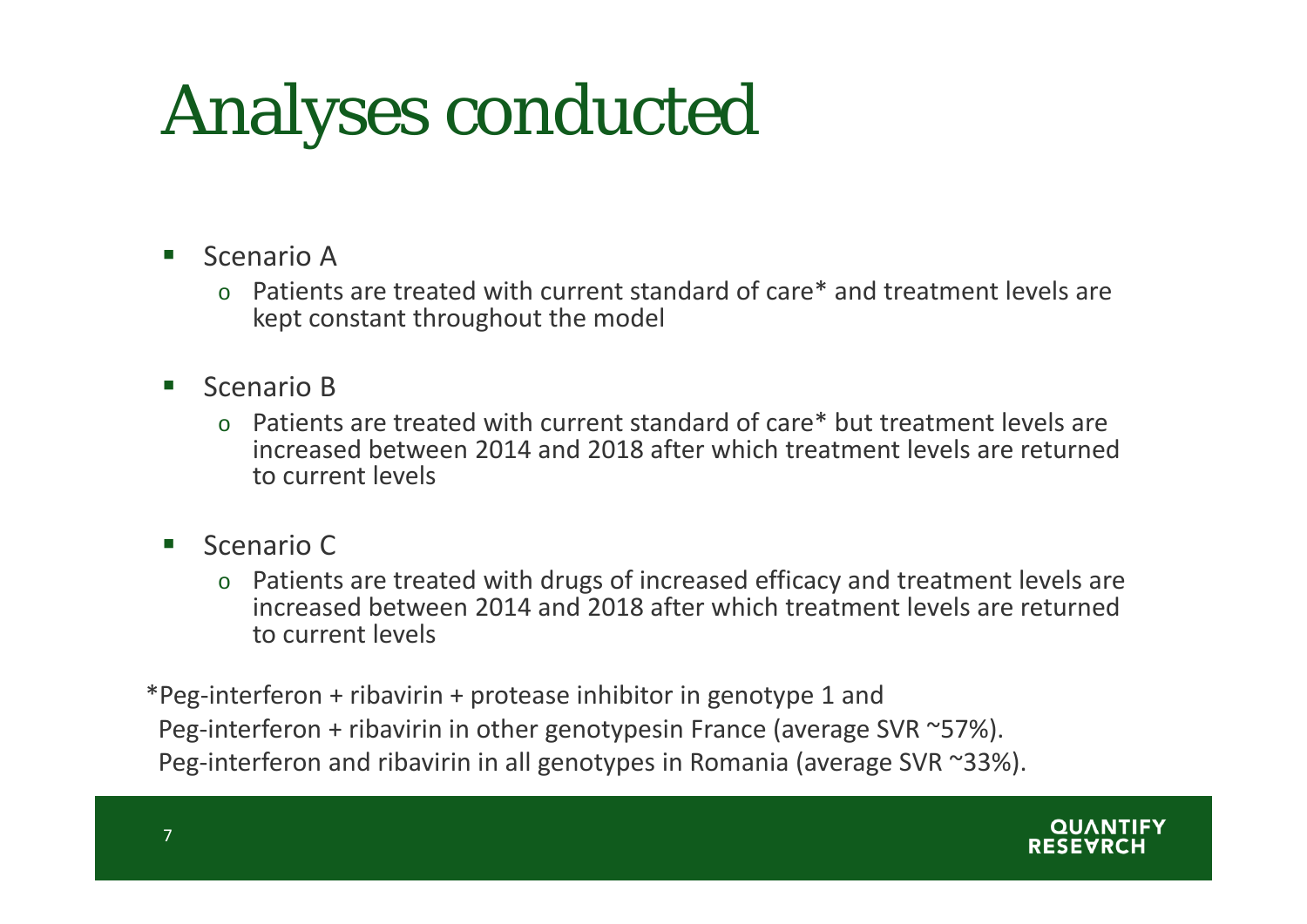#### Economic burden of HCV in Romania Scenario A



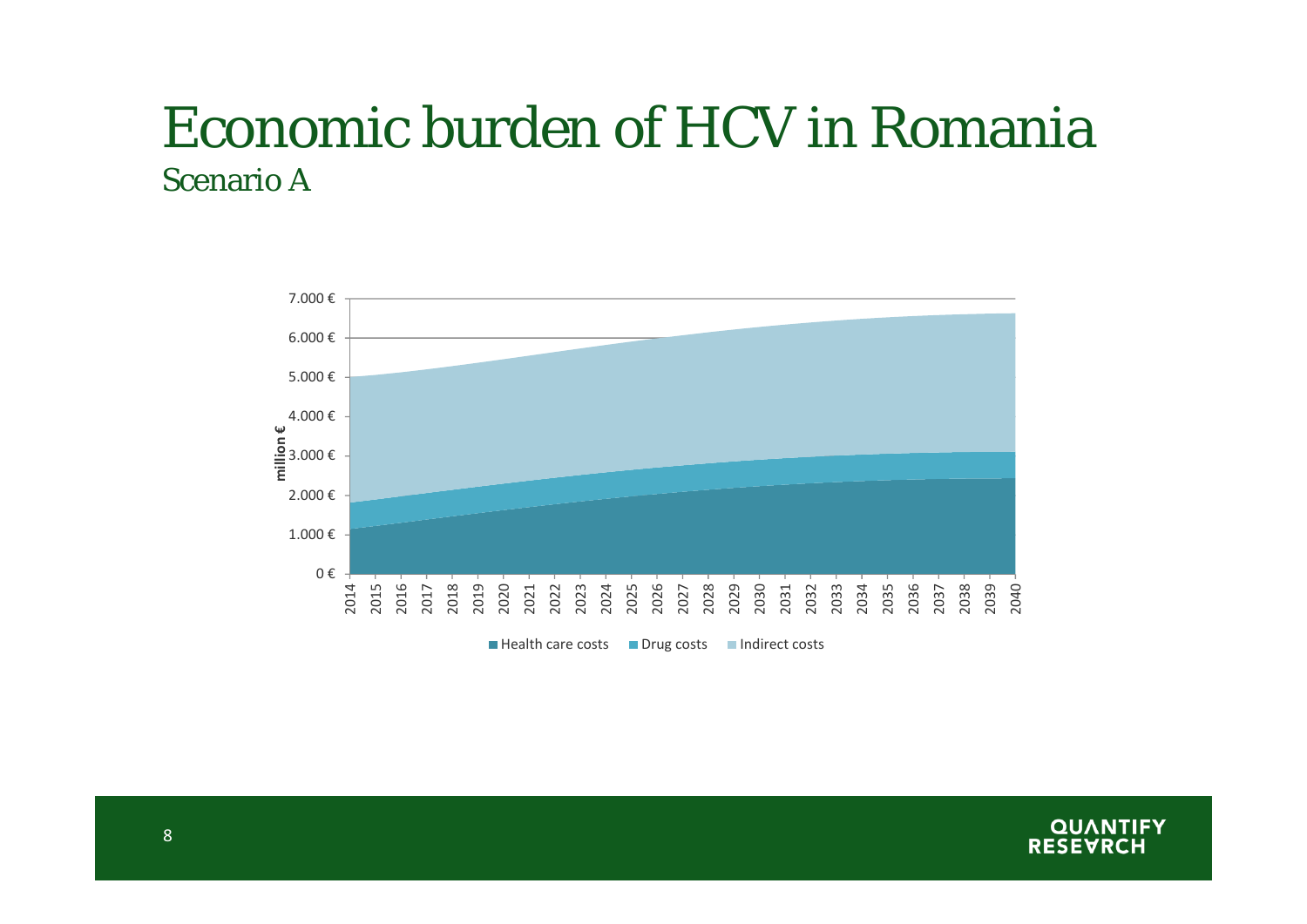### Health care costs

#### Romania



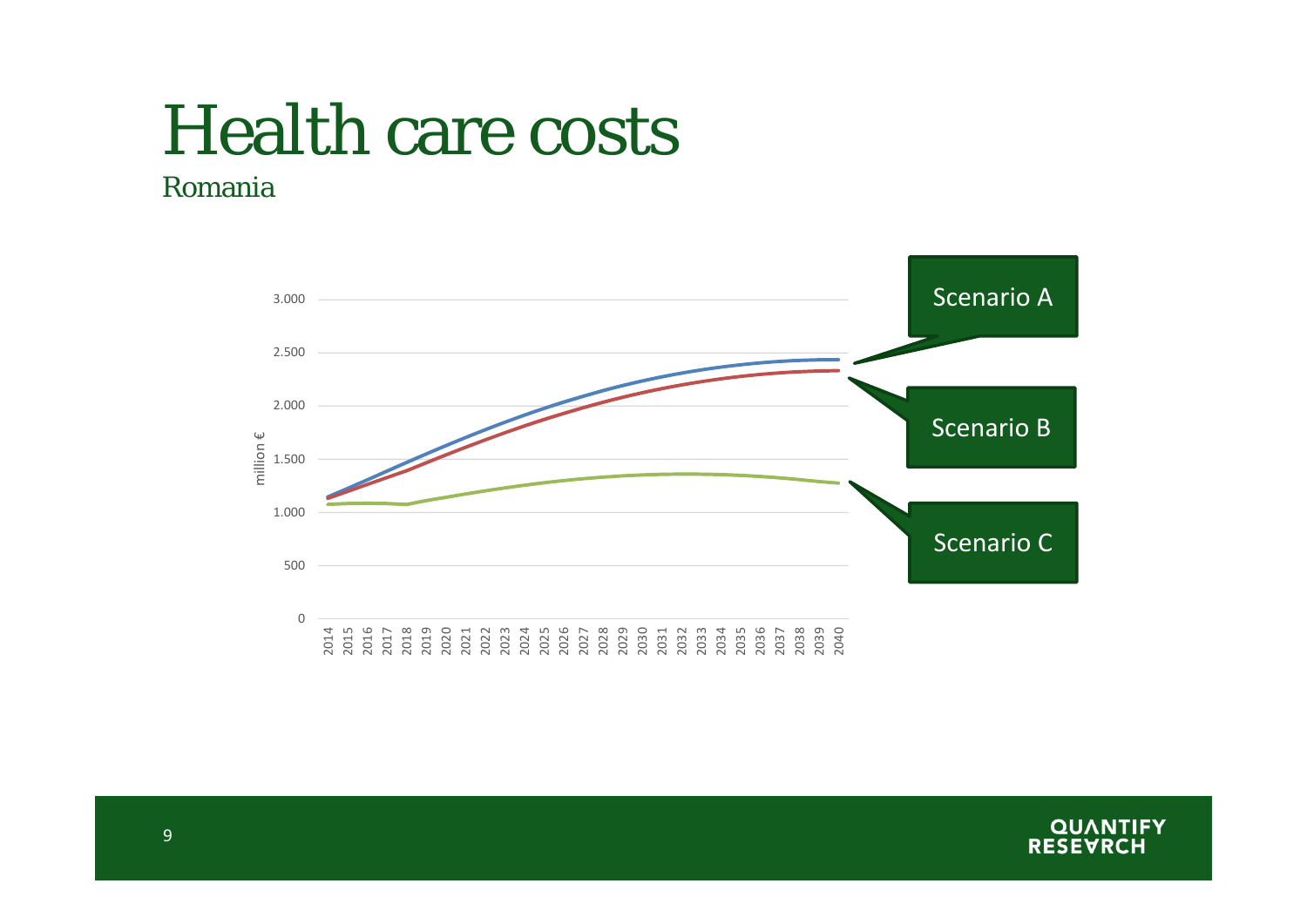## Total costs

#### Romania



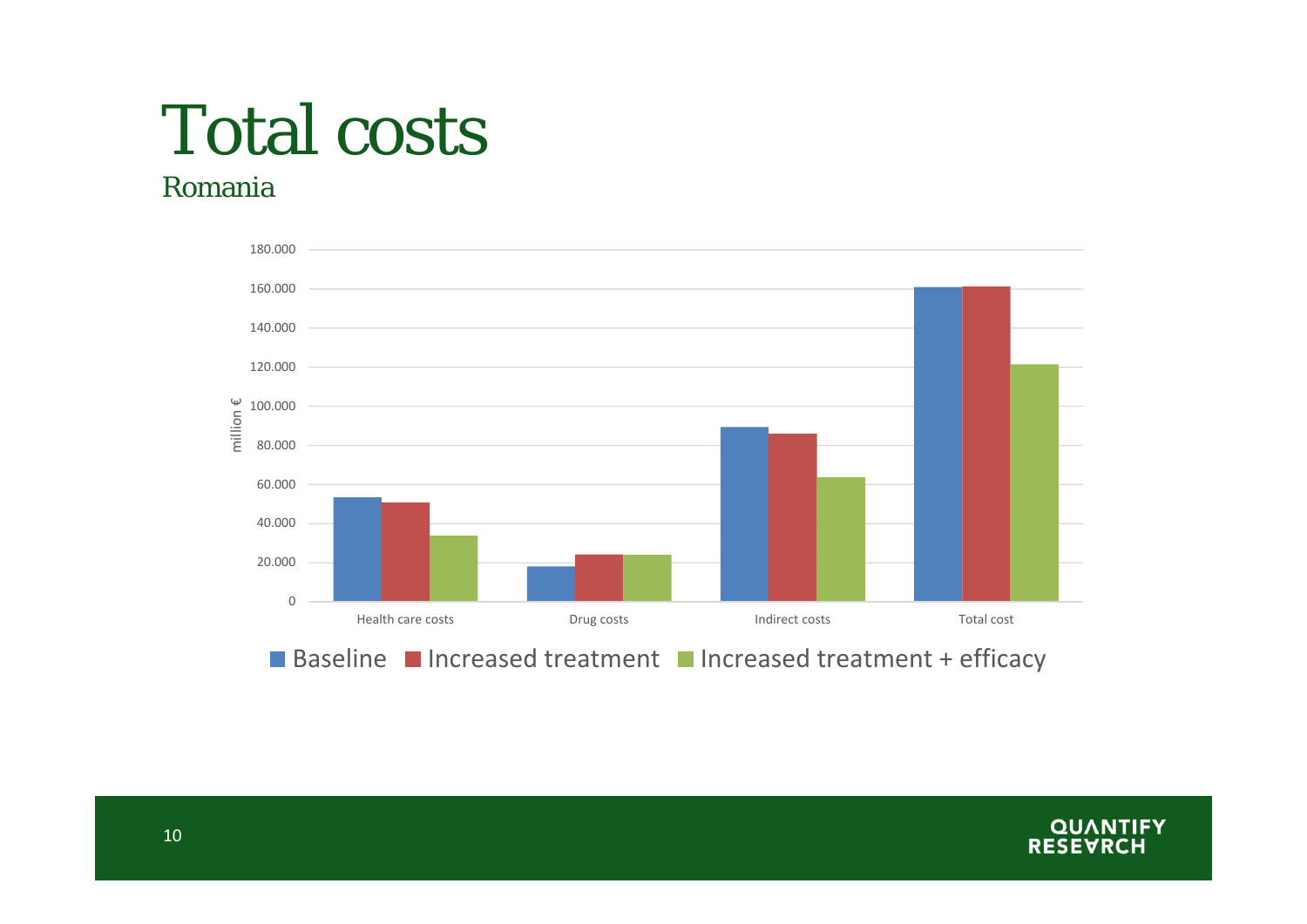#### Liver cancer Romania



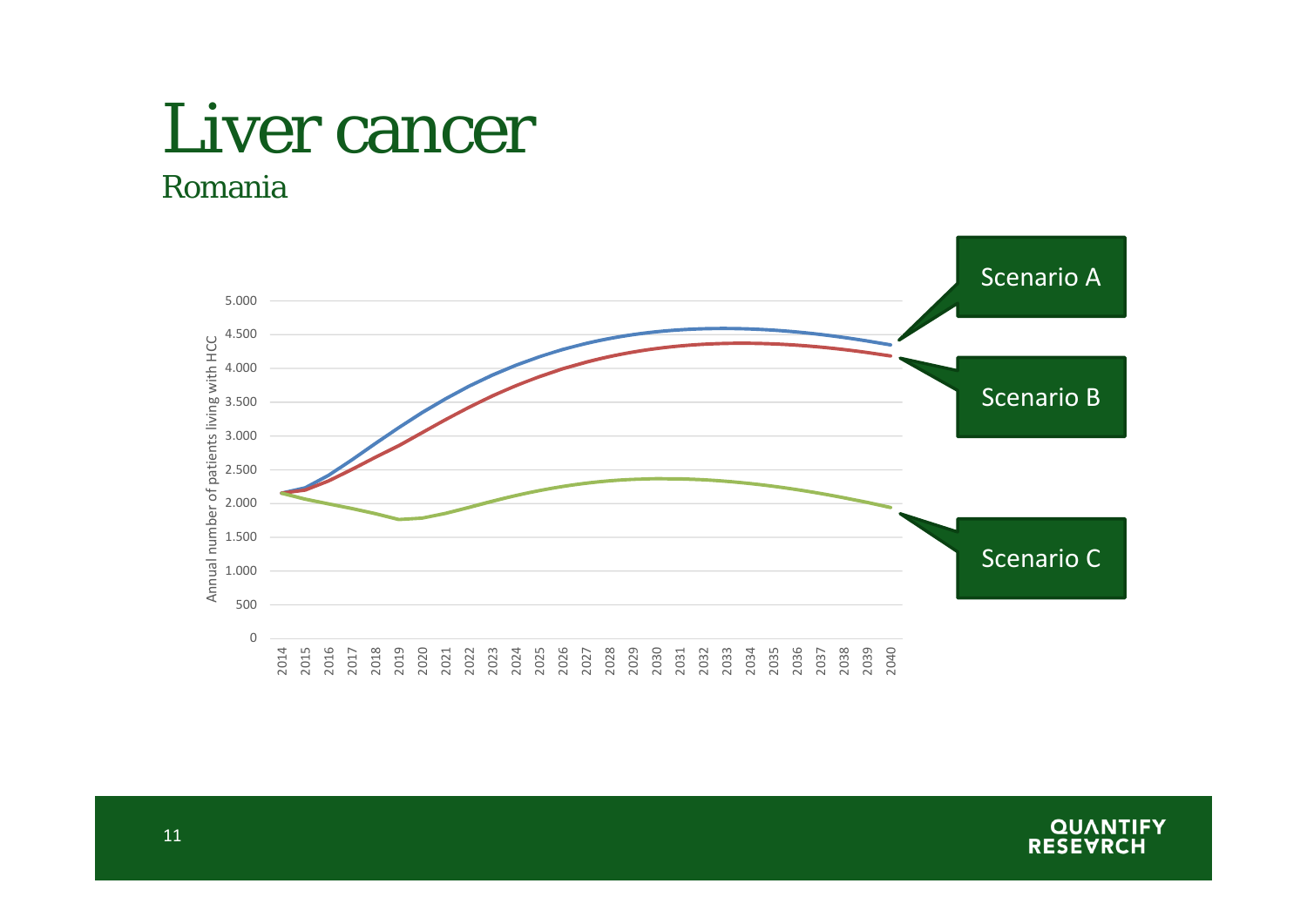### Economic burden of hepatitis C in France

Scenario A



Health care costs Drug costs Indirect costs

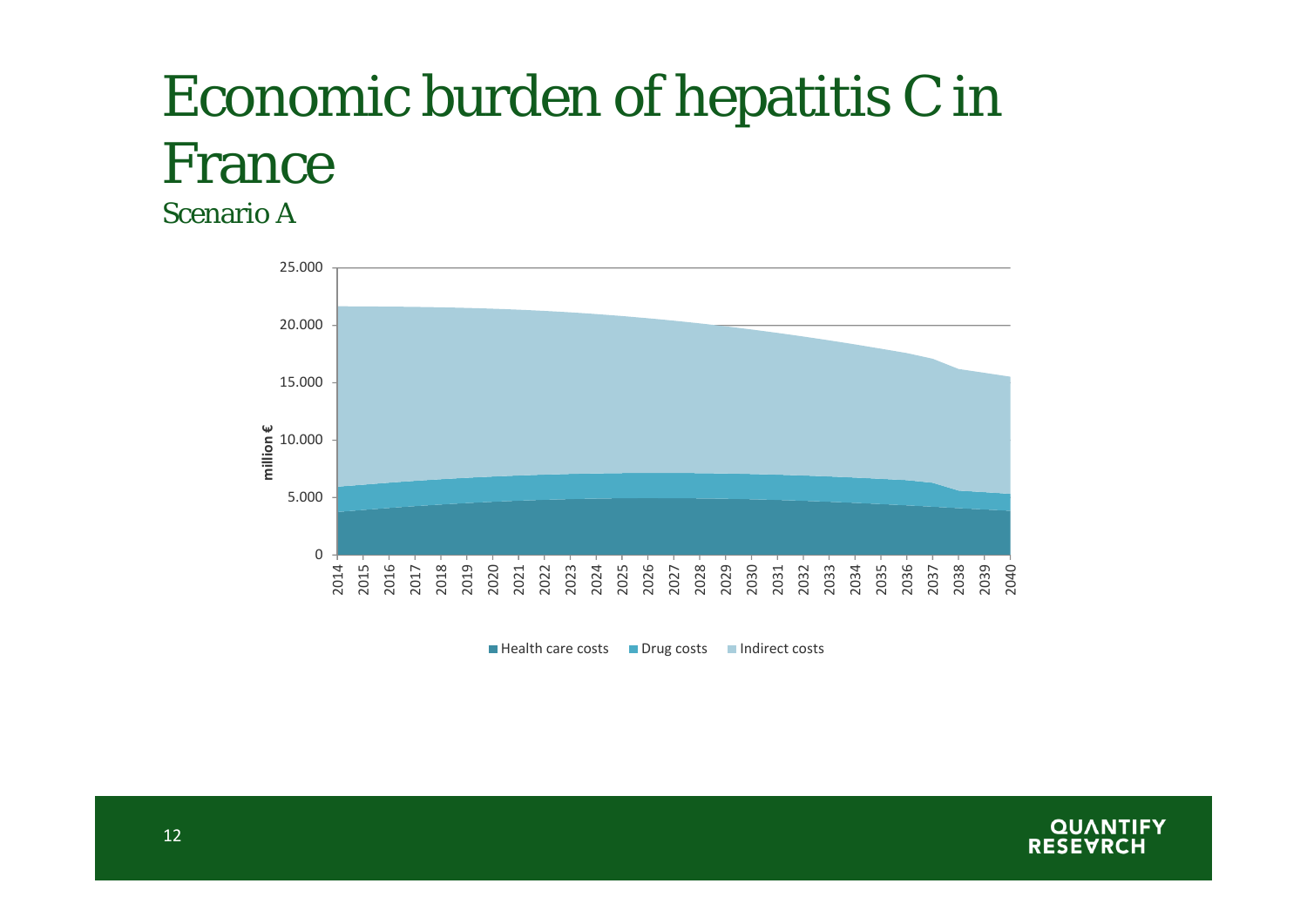### Health care costs

#### France



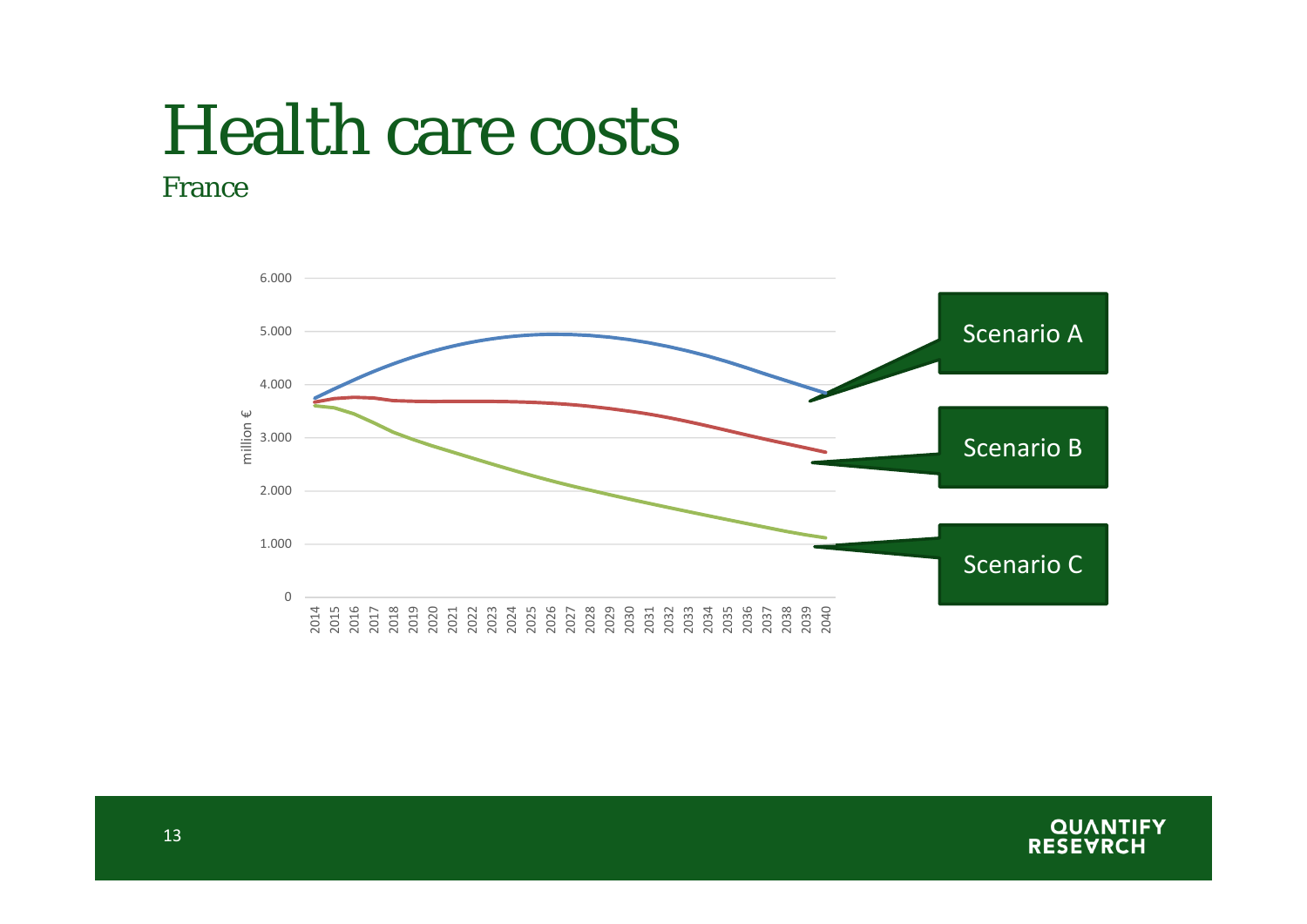## Total costs

#### France



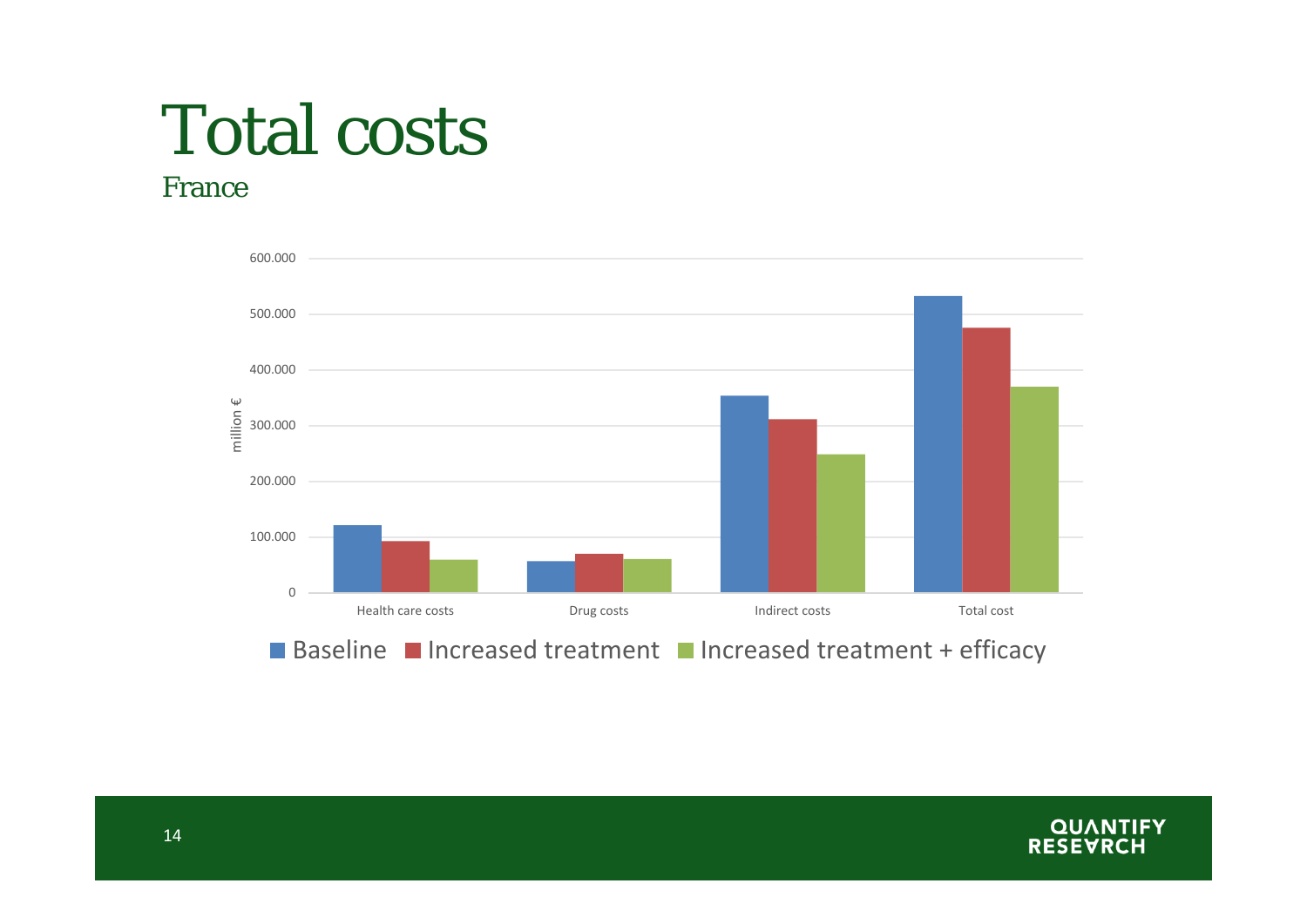### Liver cancer

#### France



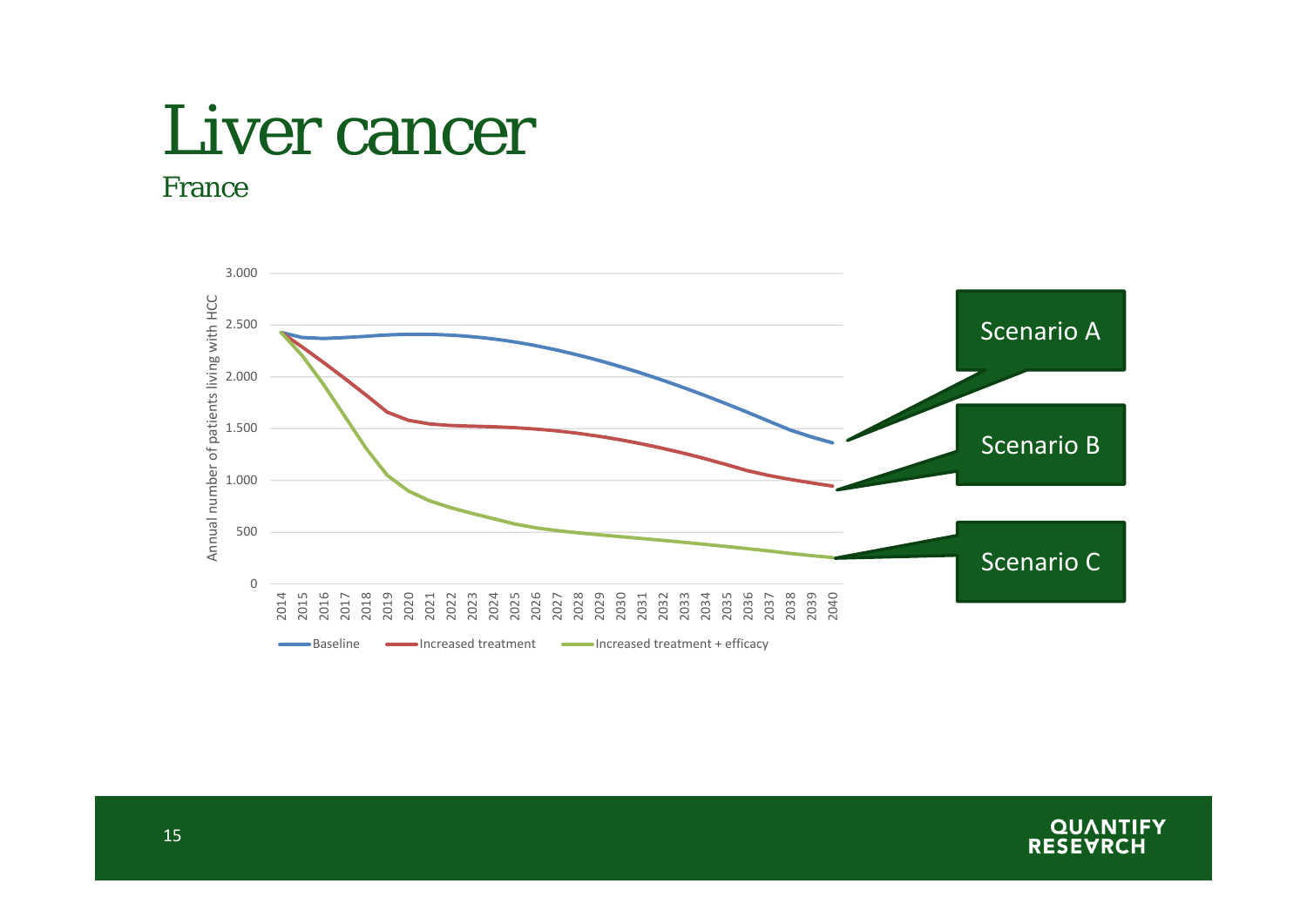## Conclusions

- Burden of hepatitis C is substantial, regardless of country settings
- **Despite decreased prevalence, total health care cost is** projected to increase under current conditions
- Policy decisions today will impact long-term budgets and health outcomes
- $\mathcal{L}_{\mathcal{A}}$  This study shows the value of treatment investments
	- o Economic value
	- o Decreased morbidity and mortality

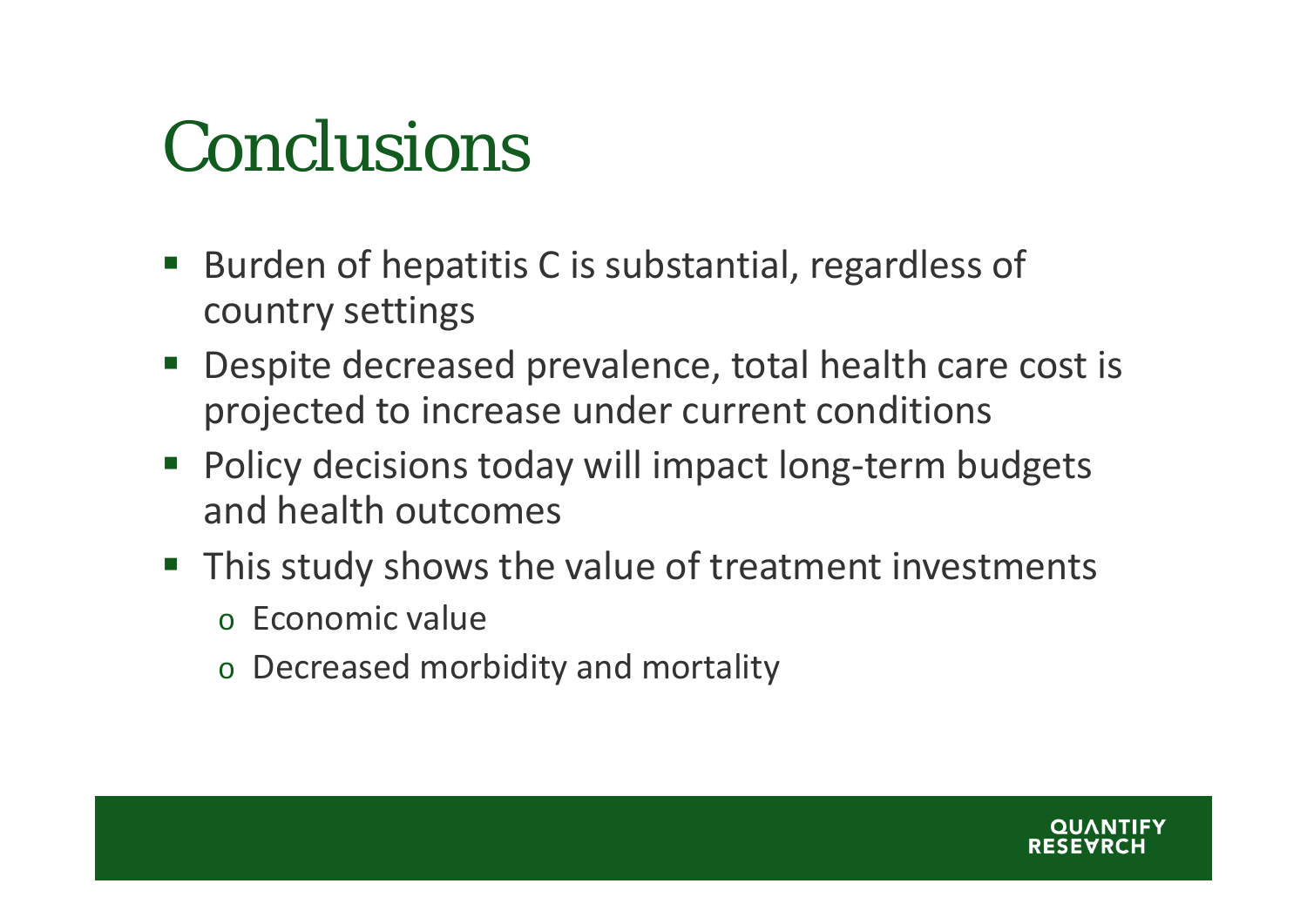## Tale of two countries

- Case of Romania shows
	- o high cost of suboptimal treatment in short and long term
	- $\circ$  increased coverage must be combined with better treatment
- Case of France shows
	- o recent positive trends can be reinforced with treatment investments
	- $\circ$  investment can be both in increased coverage and better treatments
- **Optimal treatment strategies may differ between countries** 
	- o Current generic model be extended and adapted to more countries

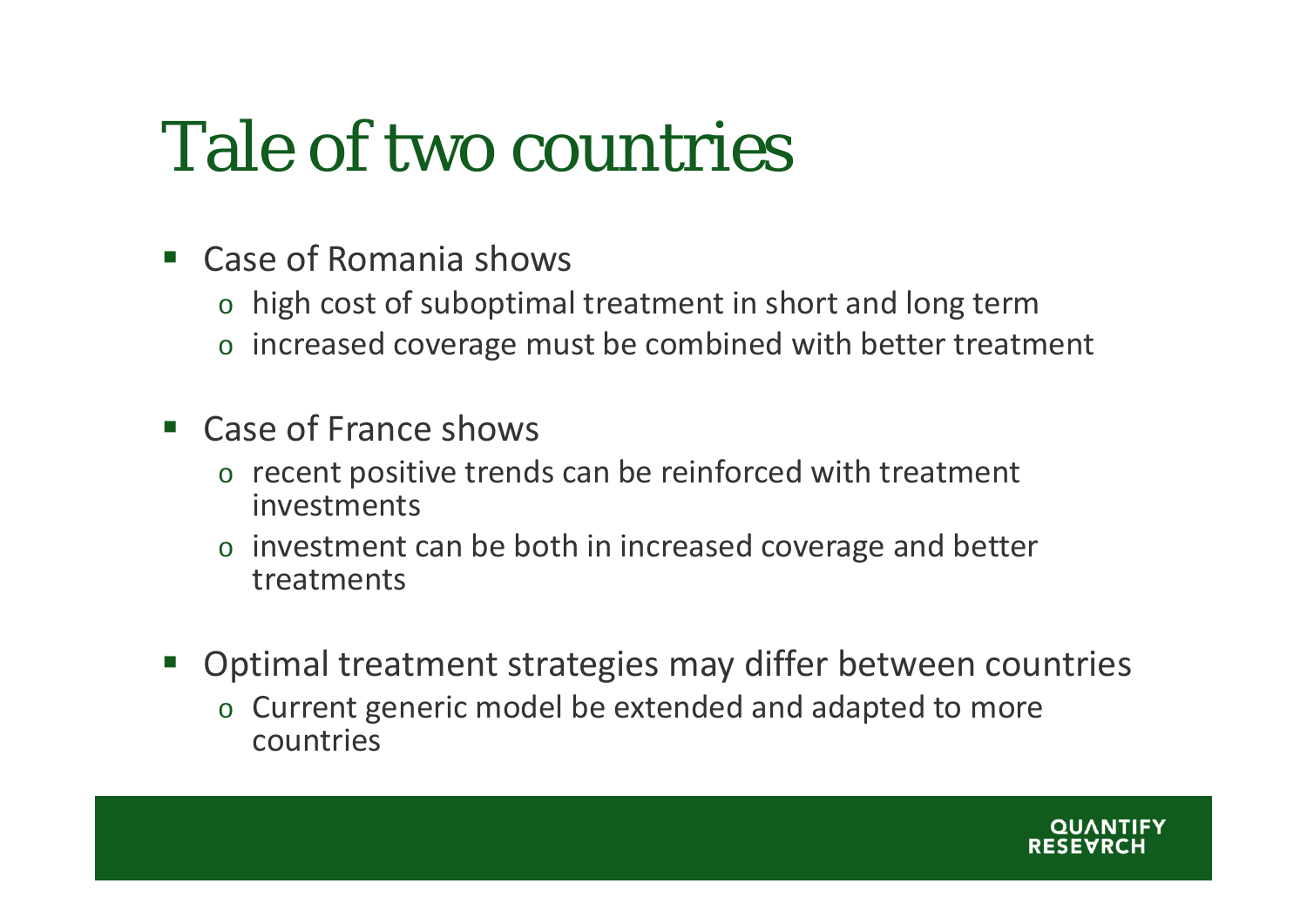*Hepatitis C impacts people's lives and society's costs greatly.*

*The treatment landscape changes rapidly. This should be reflected in policy.*